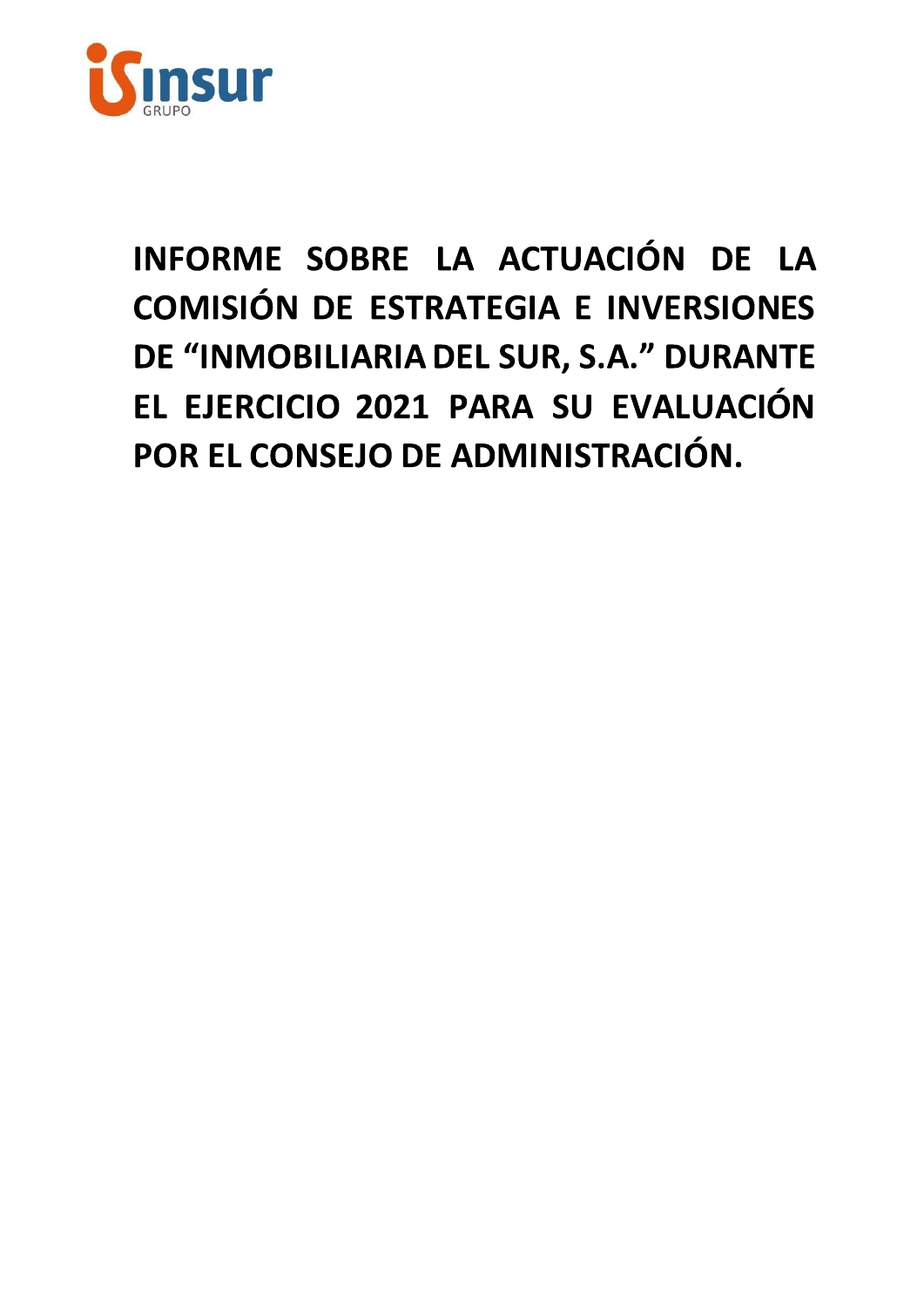

INFORME SOBRE LA ACTUACIÓN DE LA COMISIÓN DE ESTRATEGIA E INVERSIONES DE "INMOBILIARIA DEL SUR. S.A." DURANTE EL EJERCICIO 2021 PARA SU EVALUACIÓN POR EL CONSEJO DE ADMINISTRACIÓN.

# I. Competencia para la formulación del informe.

El artículo 529 nonies del Real Decreto Legislativo 1/2010, de 2 de julio, por el que se aprueba el Texto Refundido de la Ley de Sociedades de Capital (en adelante, la "Ley de Sociedades de Capital") establece que el Consejo de Administración debe realizar una evaluación anual de su funcionamiento y el de sus comisiones y proponer, sobre la base de su resultado, un plan de acción que corrija las deficiencias detectadas. En el mismo sentido se pronuncia el Código de Buen Gobierno de las Sociedades Cotizadas (en adelante, "CBGC") en su Recomendación 36.

Para el cumplimiento de la obligación de evaluar el funcionamiento de la Comisión de Estrategia e Inversiones que compete al Consejo de Administración de INMOBILIARIA DEL SUR, S.A. (en adelante, "INSUR" o la "Sociedad"), la Comisión de Estrategia e Inversiones eleva el presente Informe sobre su actuación, correspondiente al ejercicio de 2021, para que sirva de base al Consejo de Administración para proponer un Plan de Acción para corregir las posibles deficiencias que detecte.

Asimismo, INSUR tiene asumida la Recomendación 6 del CBGC por lo que el Informe de funcionamiento de la Comisión de Estrategia e Inversiones se publicará en la página web de la Sociedad con antelación suficiente a la celebración de la junta general ordinaria de accionistas.

Para la redacción de dicho informe, la Comisión de Estrategia e Inversiones, previo resumen ejecutivo de su actuación durante el ejercicio 2021, analizará, en este mismo orden, su composición, el número de reuniones y la asistencia de sus miembros, las actuaciones de la Comisión en el ejercicio de sus funciones, aspectos a mejorar y conclusiones, todo ello referido al repetido ejercicio 2021.

# II. Resumen ejecutivo de la actuación de la Comisión de Estrategia e Inversiones durante el ejercicio 2021.

La actuación de la Comisión de Estrategia e Inversiones durante el ejercicio 2021 ha destacado por tratar, entre otros asuntos, los siguientes:

 $(i)$ En su función de análisis, definición y seguimiento del plan estratégico y presupuestos, ha efectuado un seguimiento completo del presupuesto 2021 desde su aprobación hasta la estimación de su cierre; ha trabajado, analizado, e informado favorablemente, por voto unánime, el Plan Estratégico 2021-2025, que se encontraba en estado avanzado de elaboración a principios de 2020, y tuvo que ser suspendido por la incertidumbre derivada de la crisis sanitaria y económica provocada por la Covid-19; y ha informado al Consejo sobre el Presupuesto para el ejercicio 2022 y el avance previsto para el presupuesto 2023/2026.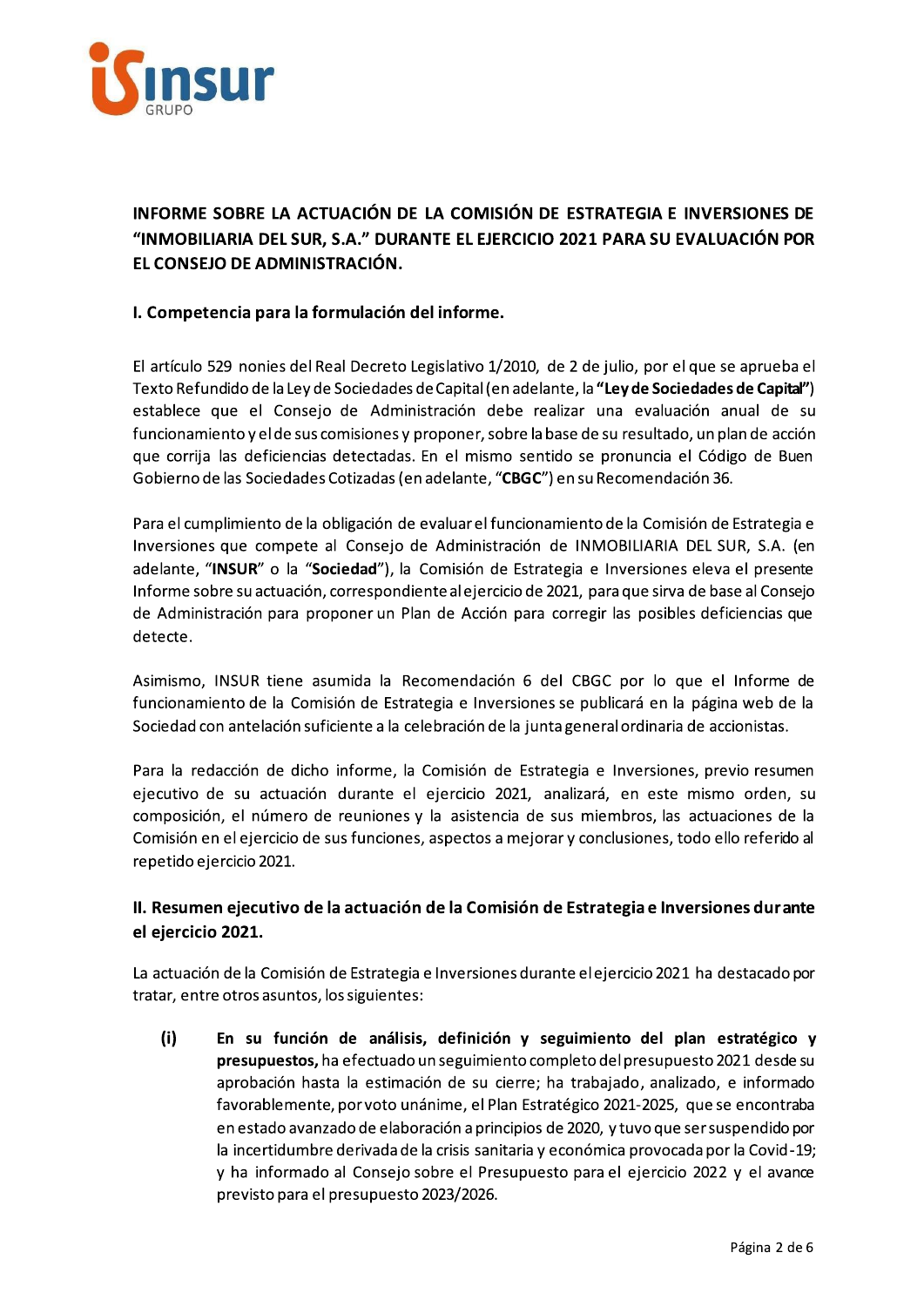

En este ámbito, complementarias a los trabajos del Plan Estratégico también ha analizado distintas opciones estratégicas, informándolas al Consejo de Administración, a fin de que este las analice y decida sobre las mismas.

- $(ii)$ En su función de estudio de las posibles inversiones tanto en la actividad patrimonial como de promoción, ha analizado diversos proyectos de inversión en todo el territorio nacional, elaborando los documentos de análisis necesarios para ello y elevando al Consejo de Administración las propuestas. Igualmente, ha analizado la ejecución de estos mediante asociación, con socios terceros, mediante la participación en sociedades conjuntas.
- $(iii)$ En lo que respecta a otros aspectos, cabe destacar el análisis realizado del Plan Acelerado de Rotación de Activos 2021/2022 que, tras su análisis e informe favorable, se elevó al Consejo de Administración para su aprobación.

## III. Composición.

La Comisión de Estrategia e Inversiones ha modificado su composición durante el ejercicio 2021 con respecto al cierre del ejercicio 2020. El Consejo de Administración, en su reunión de 30 de abril de 2021, designó a D. Fernando Pumar López como consejero externo dominical, en sustitución de INVERSIONES AGRÍCOLAS COMERCIALES E INDUSTRIALES, S.L; y en su sesión de 29 de noviembre de 2021, tomó razón del cese por fallecimiento de D. Prudencio Hoyos-Limón Pumar, como consejero dominical y nombró en su lugar, en la reunión del Consejo de fecha de 30 de diciembre, a D. Alberto de Hoyos-Limón Pumar. De esta forma, dicha Comisión, en el ejercicio 2021, a pesar de la referida modificación ha continuado estando compuesta por un consejero ejecutivo y ocho consejeros dominicales.

Los cargos en el seno de la Comisión de Estrategia e Inversiones, en el ejercicio 2021, han sido los siguientes:

Presidente:

D. Ricardo Pumar López-consejero ejecutivo-.

Vocales:

- MENEZPLA, S.L., representada por D. Esteban Jiménez Planas -consejero externo dominical-.
- D. Fernando Pumar López-consejero externo dominical-.  $\blacksquare$
- $\ddot{\phantom{1}}$ INCRECISA, S.L., representada por D. Ignacio Ybarra Osborne -consejero externo dominical-.
- INVERFASUR, S.L., representada por D. Antonio Román Lozano -consejero externo dominical-.
- BON NATURA, S.A., representada por D. Luis Alarcón de Francisco -consejero externo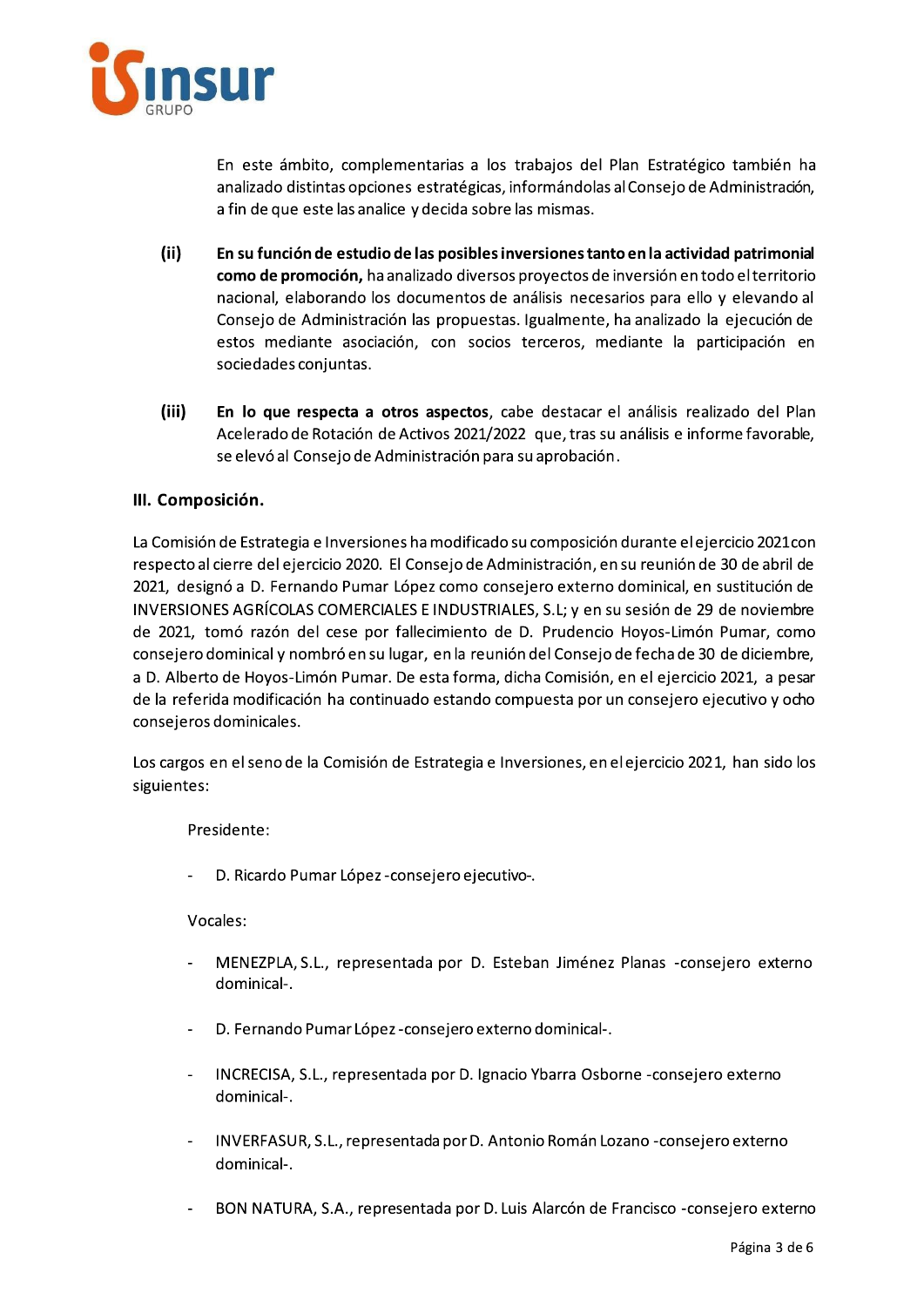

dominical-.

- D. Salvador Granell Balén consejero externo dominical-.
- D. Alberto de Hoyos-Limón Pumar-consejero externo dominical-.
- D. José Manuel Pumar López consejero externo dominical-.  $\omega$

Secretario no miembro:

D. Ricardo Astorga Morano, Secretario no Consejero del Consejo de Administración.  $\sim$ 

#### IV. Número de reuniones y asistencia de sus miembros.

En el ejercicio 2021 la Comisión de Estrategia e Inversiones ha celebrado un total de diez reuniones en las siguientes fechas: 19 de enero; 22 de febrero; 22 de marzo; 26 de abril; 21 de junio; 26 de julio; 9 de septiembre y 18 de octubre; 22 de noviembre; y 27 de diciembre. Todas las reuniones, a excepción de las de 26 de abril, 21 de junio, 26 de julio y 22 de noviembre, se han celebrado mediante videoconferencia.

A esas reuniones han asistido todos sus miembros, a excepción de la celebradas el 26 de julio, en la que uno de sus miembros excusó su asistencia. En la Comisión de 22 de noviembre excusaron su asistencia, por razones de enfermedad, dos Consejeros.

A petición del Presidente, también han asistido puntualmente, con voz pero sin voto, para tratar determinados asuntos, D. Francisco Pumar López, Director General; D. Zacarías Zulategui Represa, Director de Promoción de Andalucía; D. Juan Antonio Pizarro Hierro, Director Gerente de la sociedad participada DESARROLLOS METROPOLITANOS DEL SUR, S.A.; y D. Enrique Ayala Martínez, Director de Promoción de Madrid.

## V. Actuaciones de la comisión en el ejercicio de sus funciones.

Las funciones de la Comisión de Estrategia e Inversiones se encuentran previstas en el artículo 35 del Reglamento del Consejo de Administración y se centran en la emisión de informes y propuestas al Consejo de Administración sobre todas aquellas decisiones estratégicas, inversiones y desinversiones que sean de relevancia para la Sociedad o para su Grupo, valorando su adecuación al presupuesto y planes estratégicos.

Para valorar el ejercicio de las funciones de la Comisión de Estrategia e Inversiones a lo largo del ejercicio 2021, se analizarán, de forma separada, las funciones relativas al análisis, definición y seguimiento de planes estratégicos y presupuestos; a las inversiones en la actividad de promoción; a las inversiones en actividad patrimonial; y otros asuntos de su competencia.

# A) En materia análisis, definición y seguimiento de planes estratégicos y presupuestos.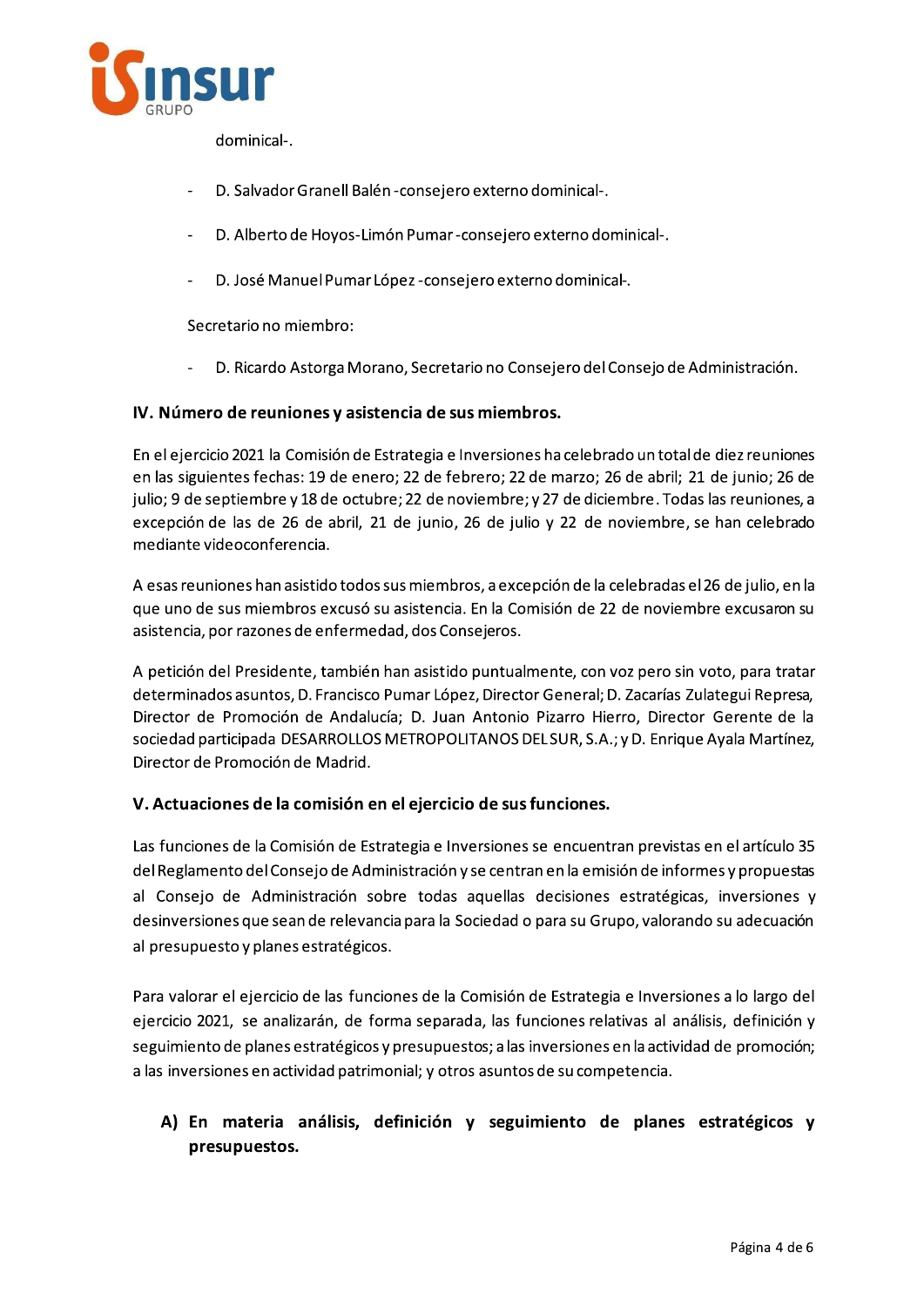

En relación con el presupuesto del ejercicio 2021, la Comisión, en su reunión de 26 de abril, analizó el (i) Seguimiento del presupuesto 2021 a fecha de 31 de marzo de 2021, (ii) Seguimiento del presupuesto entregas de 2021, (iii) Seguimiento del presupuesto de ventas al 22 de abril de 2021. Posteriormente, en la reunión de 22 de noviembre, se analizó el grado de cumplimiento del presupuesto 2021 y la respectiva estimación al cierre. En la reunión de 27 de diciembre, se realizó el análisis del primer borrador del Presupuesto 2022 y el avance 2023/2026.

Asimismo, en relación con el Plan Estratégico 2021/2025, la Comisión ha analizado numerosos aspectos relativos al mismo, debatiendo sobre las posibles líneas estratégicas para su implementación, para finalmente, ser informado favorablemente, por voto unánime, en la reunión de 9 de septiembre de 2021.

Finalmente, en su sesión de 27 de diciembre, la Comisión realizó el análisis del primer borrador del Presupuesto 2022 y el avance 2023/2026.

# B) En materia de inversiones.

#### $(i)$ Inversiones en la actividad patrimonial.

La Comisión de Estrategia e Inversiones, en sus reuniones celebradas durante el ejercicio 2021, analizó diversos proyectos de inversión relacionados con la actividad patrimonial, destacando aquellos que fueron favorablemente informados al Consejo de Administración.

#### $(i)$ Inversiones en la actividad de promoción.

En materia de inversiones en la actividad de promoción, la Comisión de Estrategia e Inversiones, en la totalidad de sus reuniones, ha analizado diversos proyectos de inversión, informados favorablemente y que culminaron en proyectos que están ya en fase de ejecución.

## VI. Otros asuntos de su competencia.

Entre otros asuntos, la Comisión de Estrategia e Inversiones, en su sesión celebrada el 26 de julio, se comentó la realización de un análisis estratégico sobre la posible futura evolución de la sociedad participada DMS.

Asimismo, en la misma reunión, realizó un análisis del Plan Acelerado de Rotación de Activos 2021/2022.

## VII. Actuaciones en curso.

La Comisión de Estrategia e Inversiones continúa actualmente inmersa en el proceso análisis del primer borrador del presupuesto 2022 y del avance 2023/2026.

# VIII.- Aspectos de mejora.

La Comisión de Estrategia e Inversiones considera que, con respecto a los aspectos susceptibles de mejora identificados en el ejercicio precedente, se ha avanzado sustancialmente tanto en lo que respecta a la puesta a disposición de los miembros de la Comisión de la información necesaria, tanto